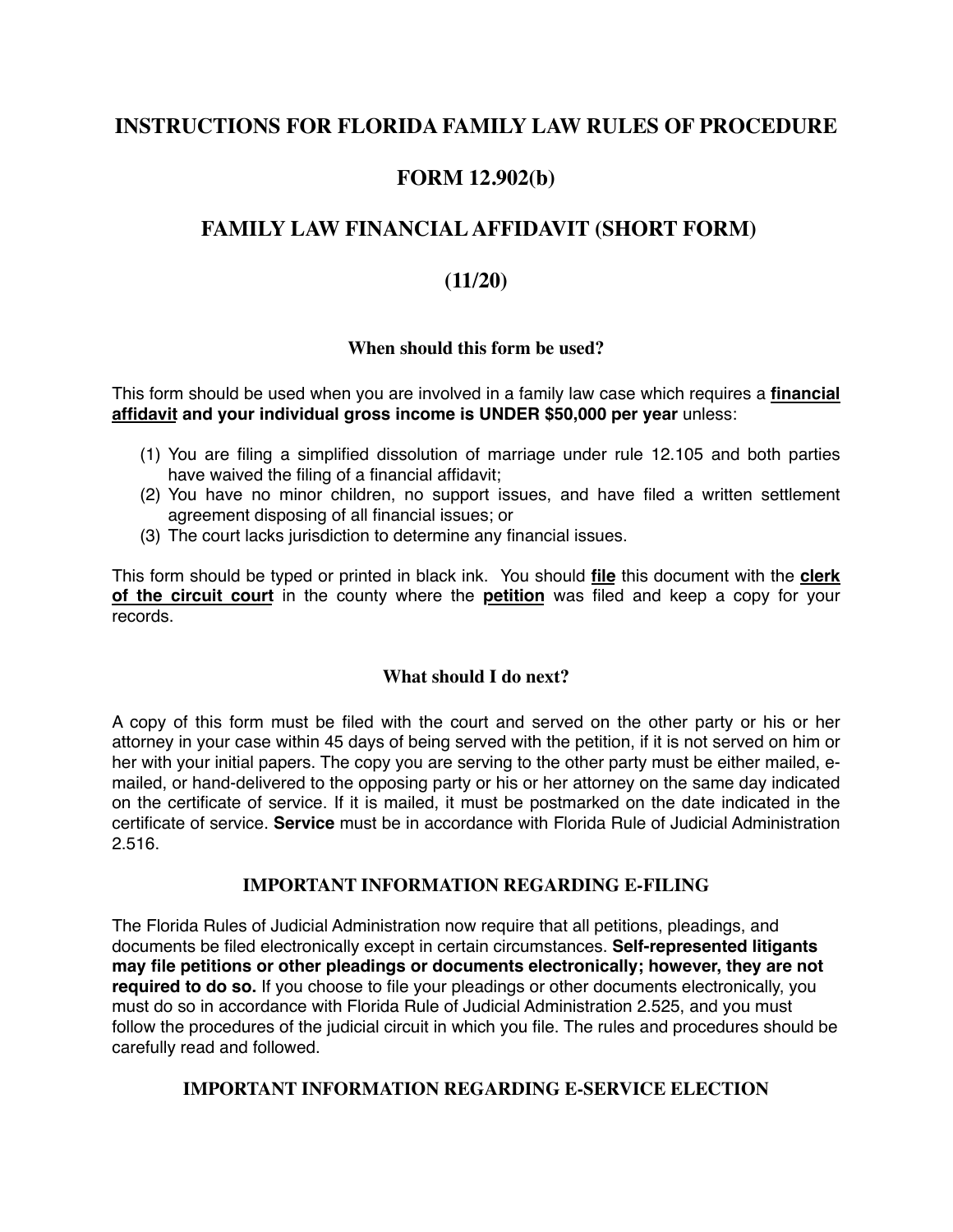After the initial service of process of the petition or supplemental petition by the Sheriff or certified process server, the Florida Rules of Judicial Administration now require that all documents required or permitted to be served on the other party must be served by electronic mail (e-mail) except in certain circumstances. **You must strictly comply with the format requirements set forth in the Florida Rules of Judicial Administration**. If you elect to participate in electronic service, which means serving or receiving pleadings by electronic mail (e-mail), or through the Florida Courts E-Filing Portal, you must review Florida Rule of Judicial Administration 2.516. You may find this rule at www.flcourts.org through the link to the Rules of Judicial Administration provided under either Family Law Forms: Getting Started, or Rules of Court in the A-Z Topical Index.

**SELF-REPRESENTED LITIGANTS MAY SERVE DOCUMENTS BY E-MAIL; HOWEVER, THEY ARE NOT REQUIRED TO DO SO.** If a self-represented litigant elects to serve and receive documents by email, the procedures must always be followed once the initial election is made.

To serve and receive documents by e-mail, you must designate your e-mail addresses by using the Designation of Current Mailing and E-mail Address, Florida Supreme Court Approved Family Law Form 12.915, and you must provide your e-mail address on each form on which your signature appears. Please **CAREFULLY** read the rules and instructions for: **Certificate of Service (General), Florida Supreme Court Approved Family Law Form 12.914; Designation of Current Mailing and E-mail Address**, Florida Supreme Court Approved Family Law Form 12.915; and Florida Rule of Judicial Administration 2.516.

## **Where can I look for more information?**

**Before proceeding, you should read "General Information for Self-Represented Litigants" found at the beginning of these forms.** The words that are in **"bold underline"** in these instructions are defined there. For further information, see Florida Family Law Rule of Procedure 12.285.

### **Special notes...**

If you want to keep your address confidential because you have been found by a judge to be the victim of sexual battery, aggravated child abuse, aggravated stalking, harassment, aggravated battery, or domestic violence, do not enter the address, telephone, and fax information at the bottom of this form. Instead, file **Request for Confidential Filing of Address**, Florida Supreme Court Approved Family Law Form 12.980(h).

The affidavit must be completed using **monthly** income and expense amounts. If you are paid or your bills are due on a schedule which is not monthly, you must convert those amounts. Hints are provided below for making these conversions.

**Hourly** - If you are paid by the hour, you may convert your income to monthly as follows: Hourly amount x Hours worked per week **=** Weekly amount Weekly amount x 52 Weeks per year **=** Yearly amount Yearly amount ÷ 12 Months per year **= Monthly Amount Daily** - If you are paid by the day, you may convert your income to monthly as follows: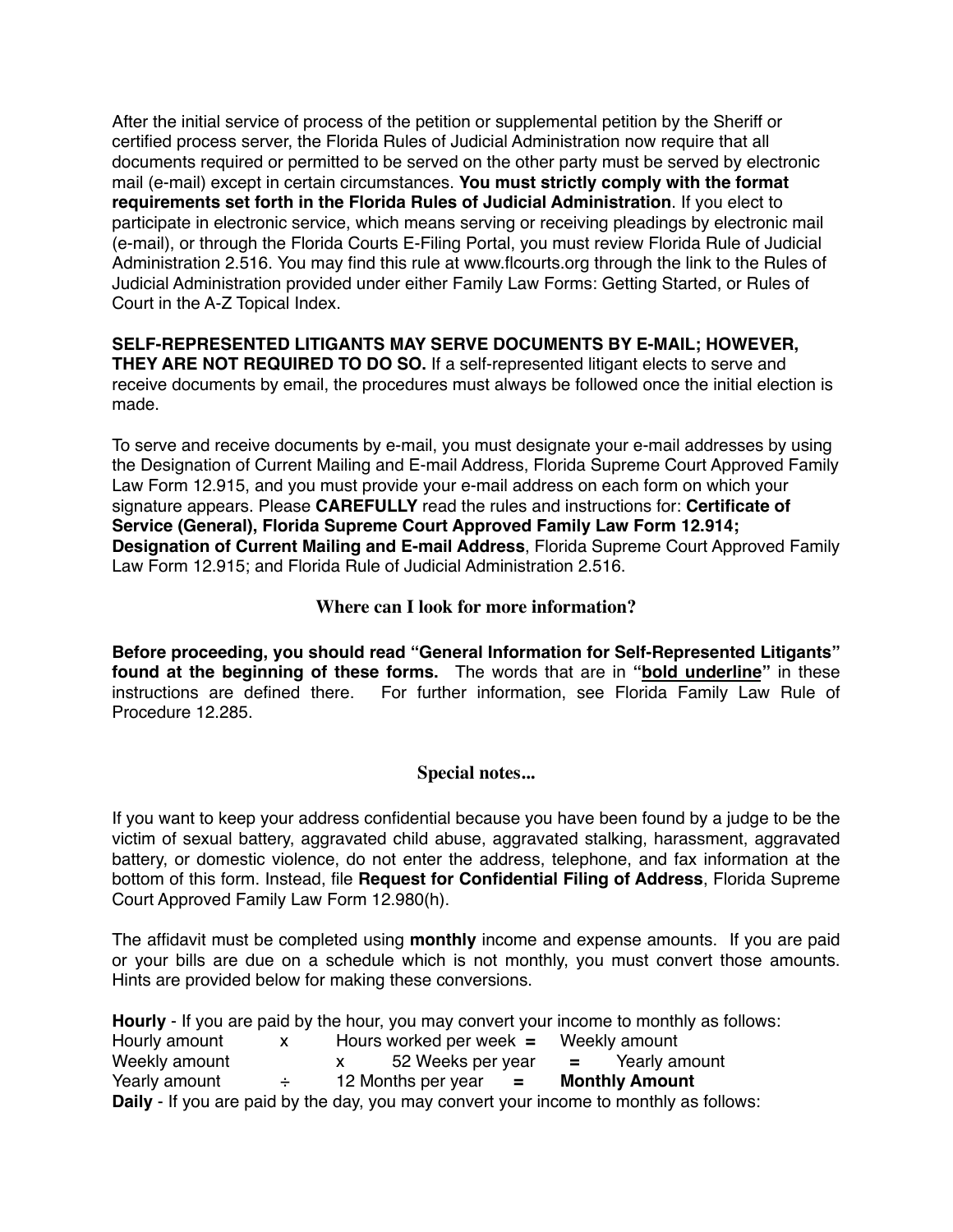Daily amount x Days worked per week **=** Weekly amount Weekly amount  $x = 52$  Weeks per year  $y = 12$  Mearly amount Yearly amount Yearly amount  $\div$  12 Months per year = **Weekly** - If you are paid by the week, you may convert your income to monthly as follows: Weekly amount x 52 Weeks per year **=** Yearly amount Yearly amount **÷** 12 Months per year **= Monthly Amount Bi-weekly** - If you are paid every two weeks, you may convert your income to monthly as follows: Bi-weekly amount x 26 **=** Yearly amount Yearly amount **÷** 12 Months per year **= Monthly Amount Semi-monthly** - If you are paid twice per month, you may convert your income to monthly as follows: Semi-monthly amount x 2 **= Monthly Amount**

Expenses may be converted in the same manner.

Remember, a person who is NOT an attorney is called a nonlawyer. If a nonlawyer helps you fill out these forms, that person must give you a copy of a **Disclosure from Nonlawyer**, Florida Family Law Rules of Procedure Form 12.900(a), before he or she helps you. A nonlawyer helping you fill out these forms also **must** put his or her name, address, and telephone number on the bottom of the last page of every form he or she helps you complete.

| IN THE CIRCUIT COURT OF THE | <b>JUDICIAL CIRCUIT,</b> |
|-----------------------------|--------------------------|
| IN AND FOR                  | <b>COUNTY, FLORIDA</b>   |

**Case No.: Case No.:** 

Division:

 , Petitioner,

and

\_\_\_\_\_\_\_\_\_\_\_\_\_\_\_\_\_\_\_\_\_\_

\_\_\_\_\_\_\_\_\_\_\_\_\_\_\_\_\_\_\_\_\_\_\_

 , Respondent.

## **FAMILY LAW FINANCIAL AFFIDAVIT (SHORT FORM)**

(Under \$50,000 Individual Gross Annual Income)

| Employed | b v :                         |
|----------|-------------------------------|
|          | Address:                      |
|          | being sworn, certify that the |

| Pay rate: $\frac{1}{2}$ $\frac{1}{2}$ |  | ) every week ( ) every other week ( ) twice a month ( ) monthly |  |  |
|---------------------------------------|--|-----------------------------------------------------------------|--|--|
|---------------------------------------|--|-----------------------------------------------------------------|--|--|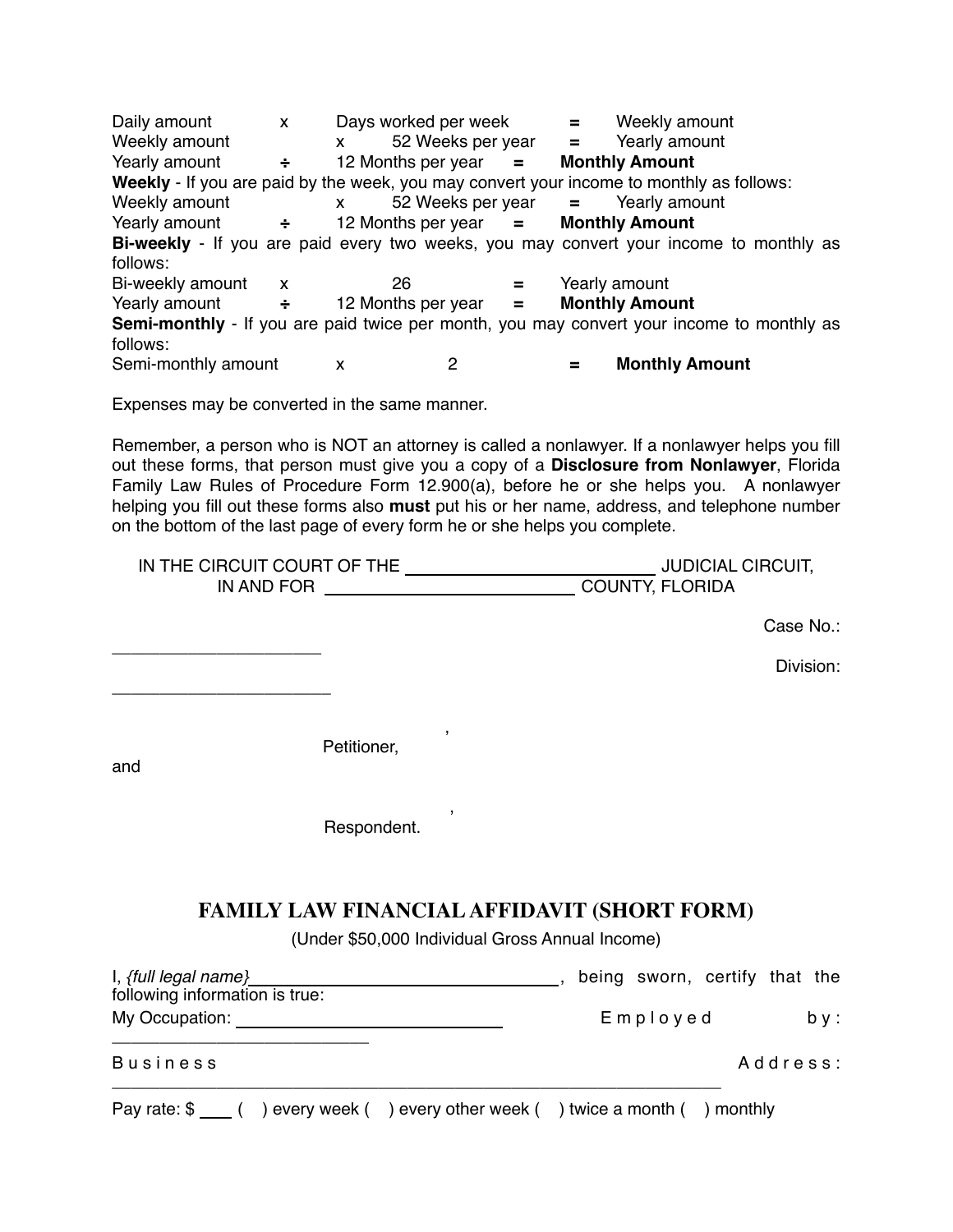( ) other: \_\_\_\_\_\_\_\_\_\_\_\_

\_\_\_ Check here if unemployed and explain on a separate sheet your efforts to find employment.

#### **SECTION I. PRESENT MONTHLY GROSS INCOME:**

**All amounts must be MONTHLY.** See the instructions with this form to figure out money amounts for anything that is NOT paid monthly. Attach more paper, if needed. Items included under "other" should be listed separately with separate dollar amounts.

- 1. \$\_\_\_\_\_\_ Monthly gross salary or wages
- 2. \_\_\_\_\_\_\_\_\_ Monthly bonuses, commissions, allowances, overtime, tips, and similar payments
- 3. \_\_\_\_\_\_\_\_\_\_ Monthly business income from sources such as self-employment, partnerships, close corporations, and/or independent contracts (gross receipts minus<br>ordinary and necessary expenses required to produce income) (Attach she expenses required to produce income) (Attach sheet itemizing such income and expenses.)
- 4. Monthly disability benefits/SSI
- 5. \_\_\_\_\_\_\_ Monthly Workers' Compensation
- 6. \_\_\_\_\_\_\_ Monthly Unemployment Compensation
- 7. \_\_\_\_\_\_\_\_\_ Monthly pension, retirement, or annuity payments
- 8. \_\_\_\_\_\_\_\_\_\_ Monthly Social Security benefits
- 9. \_\_\_\_\_\_\_ Monthly alimony actually received (Add 9a and 9b)
	- 9a. From this case: \$
	- 9b. From other case(s): \$ \_\_\_\_\_\_\_
- 10. \_\_\_\_\_\_\_ Monthly interest and dividends
- 11. \_\_\_\_\_\_\_\_\_ Monthly rental income (gross receipts minus ordinary and necessary expenses required to produce income) (Attach sheet itemizing such income and

expense items.)

- 12. **Monthly income from royalties, trusts, or estates**
- 13. **Monthly reimbursed expenses and in-kind payments to the extent that they** reduce personal living expenses
- 14. \_\_\_\_\_\_\_\_\_ Monthly gains derived from dealing in property (not including nonrecurring gains)

\_\_\_\_\_\_\_\_\_\_\_\_\_\_\_\_\_\_\_\_\_\_\_\_\_\_\_\_\_\_\_\_\_\_\_\_\_\_\_\_\_\_\_\_\_\_\_\_\_\_\_\_\_\_\_\_\_\_\_\_\_\_\_\_\_\_\_\_\_\_\_\_\_

- 15. \_\_\_\_\_\_\_\_\_\_\_\_ Any other income of a recurring nature (list source)
- 16.

\_

# 17. **\$ TOTAL PRESENT MONTHLY GROSS INCOME** (Add lines 1–16)

## **PRESENT MONTHLY DEDUCTIONS:**

\_\_\_\_\_\_\_\_\_\_\_\_\_\_\_\_\_\_\_\_\_\_\_\_\_

- 18. \$\_\_\_\_\_\_\_ Monthly federal, state, and local income tax (corrected for filing status and allowable dependents and income tax liabilities) dependents and income tax liabilities)
	- a. Filing Status
	- b. Number of dependents claimed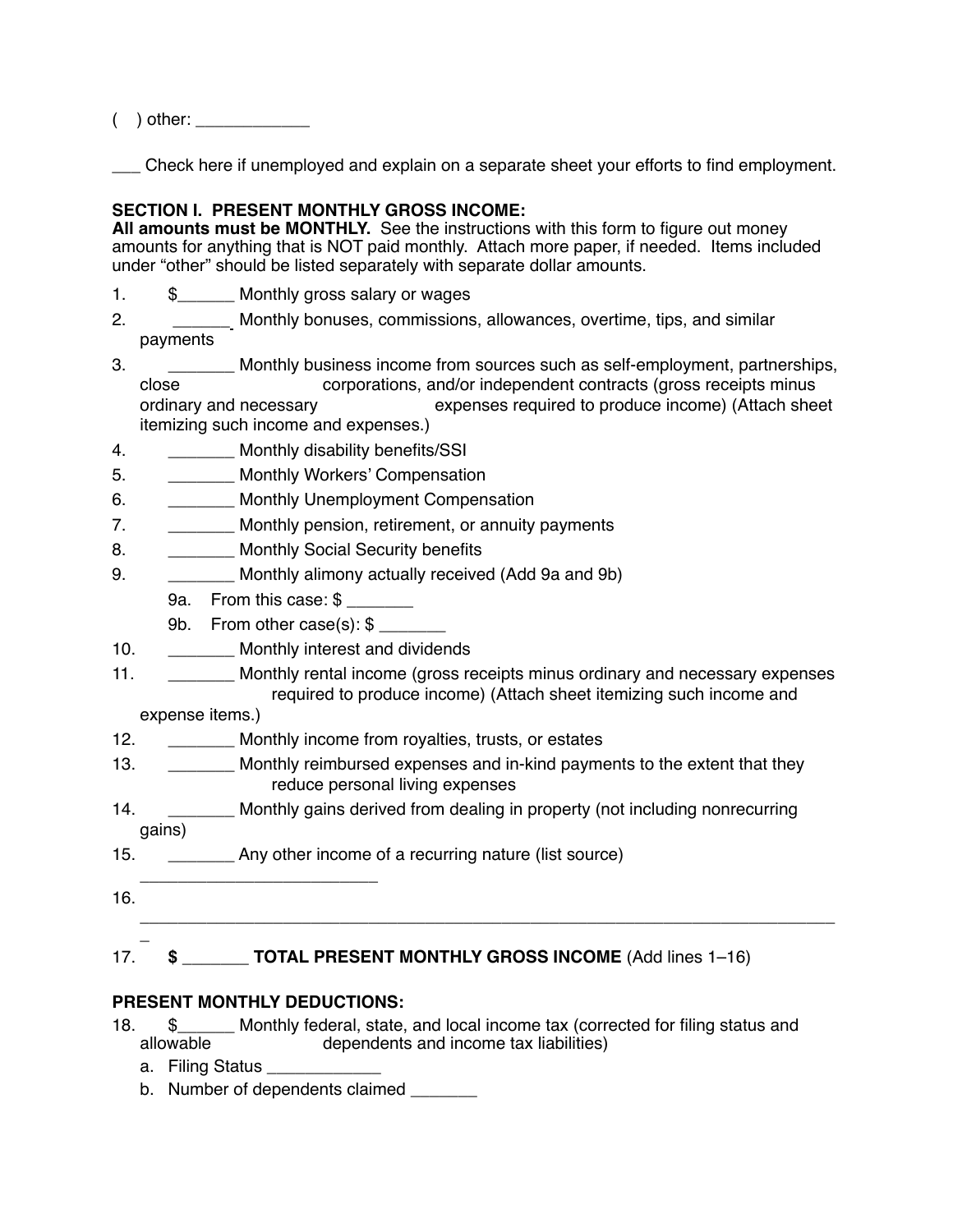- 19. \_\_\_\_\_\_\_ Monthly FICA or self-employment taxes
- 20. **Monthly Medicare payments**
- 21. \_\_\_\_\_\_\_\_\_ Monthly mandatory union dues
- 22. \_\_\_\_\_\_\_ Monthly mandatory retirement payments
- 23. \_\_\_\_\_\_\_\_\_\_ Monthly health insurance payments (including dental insurance), excluding portion paid for any minor children of this relationship paid for any minor children of this relationship
- 24. \_\_\_\_\_\_\_\_\_ Monthly court-ordered child support actually paid for children from another relationship
- 25. \_\_\_\_\_\_\_ Monthly court-ordered alimony actually paid (Add 25a and 25b)

25a. from this case: \$

25b. from other case $(s)$ : \$

26. **\$**\_\_\_\_\_\_\_ **TOTAL DEDUCTIONS ALLOWABLE UNDER SECTION 61.30, FLORIDA STATUTES**

(Add lines 18 through 25)

27. **\$**\_\_\_\_\_\_\_ **PRESENT NET MONTHLY INCOME** (Subtract line 26 from line 17)

### **SECTION II. AVERAGE MONTHLY EXPENSES**

**Proposed/Estimated Expenses.** If this is a dissolution of marriage case **and** your expenses as listed below do not reflect what you actually pay currently, you should write "estimate" next to each amount that is estimated.

| <b>HOUSEHOLD:</b><br>А.                                                                                                                                                                                                        |                                                                                                                                                                                                                                |                                                                                                                                                                                                                                |            |                |
|--------------------------------------------------------------------------------------------------------------------------------------------------------------------------------------------------------------------------------|--------------------------------------------------------------------------------------------------------------------------------------------------------------------------------------------------------------------------------|--------------------------------------------------------------------------------------------------------------------------------------------------------------------------------------------------------------------------------|------------|----------------|
| Mortgage or rent                                                                                                                                                                                                               | \$                                                                                                                                                                                                                             |                                                                                                                                                                                                                                |            |                |
| Property taxes                                                                                                                                                                                                                 | \$                                                                                                                                                                                                                             |                                                                                                                                                                                                                                |            |                |
| <b>Utilities</b>                                                                                                                                                                                                               |                                                                                                                                                                                                                                |                                                                                                                                                                                                                                |            |                |
| Telephone                                                                                                                                                                                                                      | \$                                                                                                                                                                                                                             |                                                                                                                                                                                                                                |            |                |
| Food                                                                                                                                                                                                                           |                                                                                                                                                                                                                                |                                                                                                                                                                                                                                |            |                |
| Meals outside home                                                                                                                                                                                                             |                                                                                                                                                                                                                                | Maintenance/Repairs                                                                                                                                                                                                            | $^{\circ}$ |                |
| Other: and the control of the control of the control of the control of the control of the control of the control of the control of the control of the control of the control of the control of the control of the control of t | S                                                                                                                                                                                                                              |                                                                                                                                                                                                                                |            |                |
| <b>B.</b><br><b>AUTOMOBILE</b>                                                                                                                                                                                                 |                                                                                                                                                                                                                                |                                                                                                                                                                                                                                |            |                |
| Gasoline                                                                                                                                                                                                                       | \$                                                                                                                                                                                                                             | Repairs                                                                                                                                                                                                                        |            | \$.            |
| Insurance                                                                                                                                                                                                                      | \$                                                                                                                                                                                                                             |                                                                                                                                                                                                                                |            |                |
| <b>CHILD(REN)'S EXPENSES</b><br>C.                                                                                                                                                                                             |                                                                                                                                                                                                                                |                                                                                                                                                                                                                                |            |                |
| Day care                                                                                                                                                                                                                       | S and the set of the set of the set of the set of the set of the set of the set of the set of the set of the set of the set of the set of the set of the set of the set of the set of the set of the set of the set of the set | Lunch money                                                                                                                                                                                                                    | $^{\circ}$ | Clothing       |
| \$                                                                                                                                                                                                                             |                                                                                                                                                                                                                                |                                                                                                                                                                                                                                |            |                |
| Grooming                                                                                                                                                                                                                       | $\mathfrak{S}$                                                                                                                                                                                                                 | Gifts for holidays                                                                                                                                                                                                             | \$         |                |
| Medical/Dental (uninsured)                                                                                                                                                                                                     | \$                                                                                                                                                                                                                             | Other: and the control of the control of the control of the control of the control of the control of the control of the control of the control of the control of the control of the control of the control of the control of t |            | $\mathbb{S}^-$ |

**D. INSURANCE**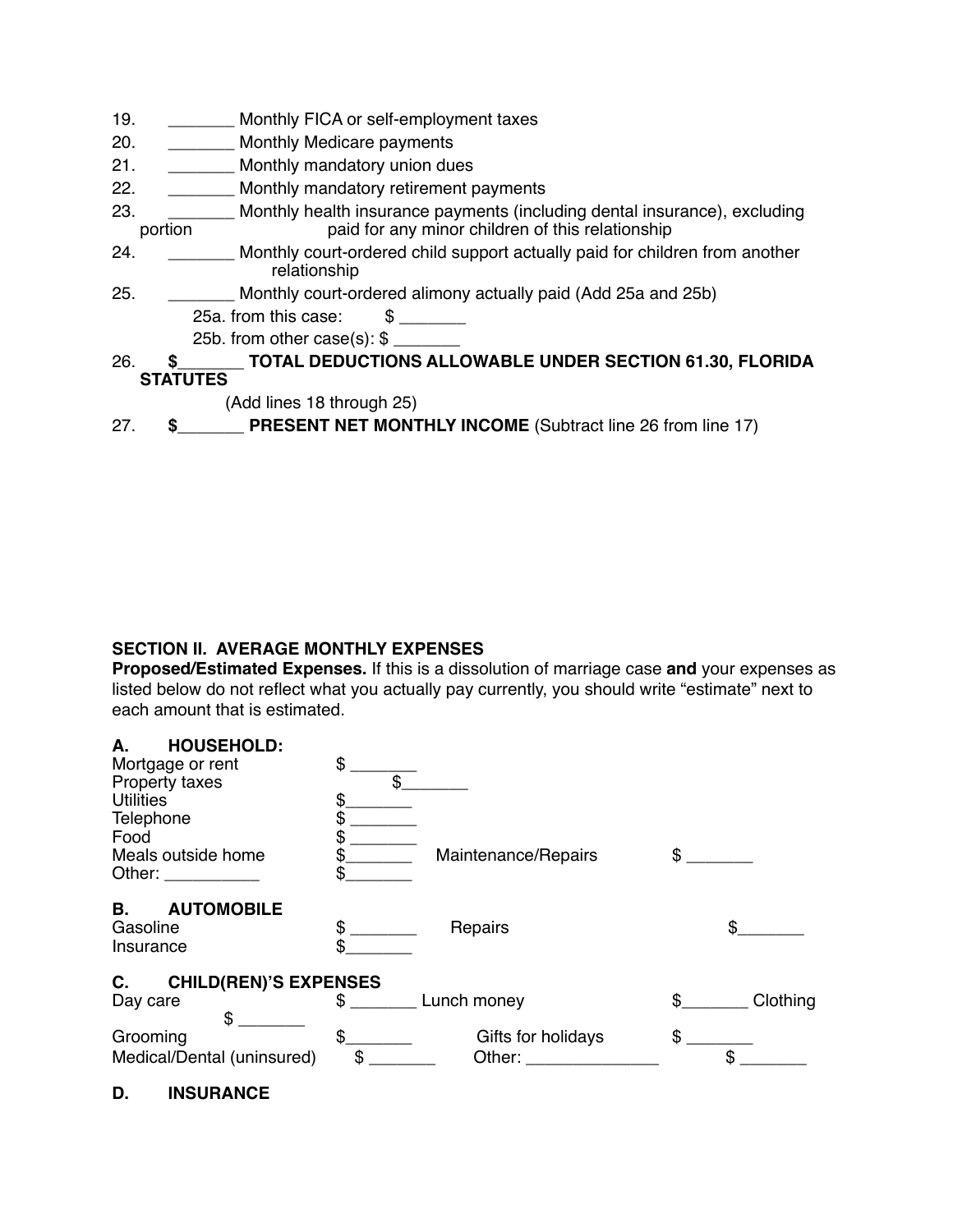| Medical/Dental              | (if not listed on |
|-----------------------------|-------------------|
| lines 23 or 45)             |                   |
| Child(ren)'s medical/dental |                   |
| Life                        |                   |
| Other:                      |                   |

# **E. OTHER EXPENSES NOT LISTED ABOVE**<br>Clothing **the State of the State**



#### **F. PAYMENTS TO CREDITORS**



(add **ALL** monthly amounts in A through F above)

#### **SUMMARY**

- 29. **\$\_\_\_\_\_\_\_ TOTAL PRESENT MONTHLY NET INCOME** (from line 27 of SECTION I. INCOME)
- 30. **\$\_\_\_\_\_\_\_ TOTAL MONTHLY EXPENSES** (from line 28 above)
- 31. **\$\_\_\_\_\_\_\_ SURPLUS** (If line 29 is more than line 30, subtract line 30 from line 29. This is the amount of your surplus. Enter that amount here.)
- 32. **(\$\_\_\_\_\_\_\_) (DEFICIT)** (If line 30 is more than line 29, subtract line 29 from line 30. This is the amount of your deficit. Enter that amount here.)

#### **SECTION III. ASSETS AND LIABILITIES**

**Use the nonmarital column only if this is a petition for dissolution of marriage and you believe an item is "nonmarital," meaning it belongs to only one of you and should not be divided.** You should indicate to whom you believe the item(s) or debt belongs. (Typically, you will only use this column if property/debt was owned/owed by one spouse before the marriage.<br>See the "General Information for Self-Represented Litigants" found at the beginning of these forms and section 61.075(1), Florida Statutes, for definitions of "marital" and "nonmarital" assets and liabilities.)

## **A. ASSETS:**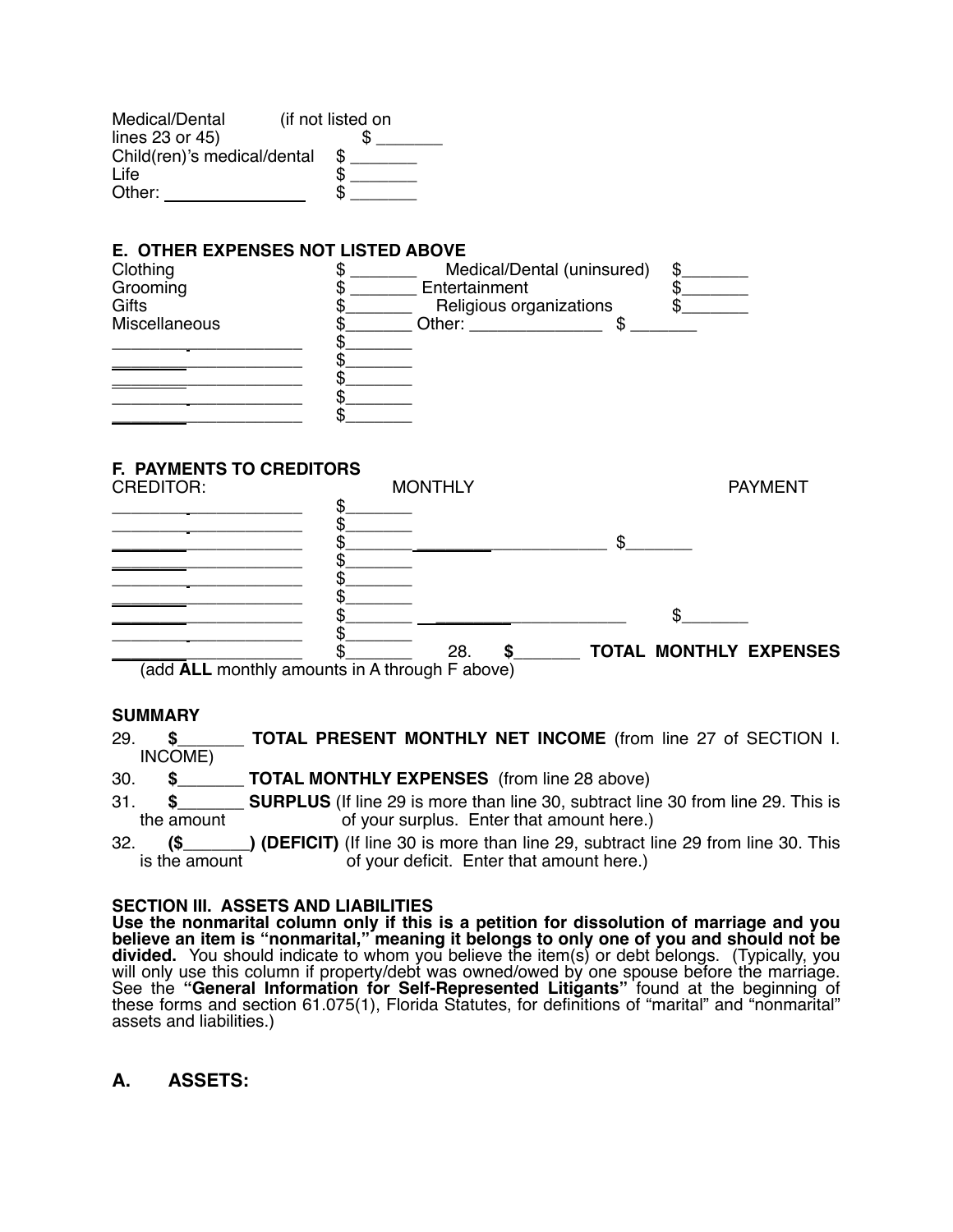| DESCRIPTION OF ITEM(S). List a description of<br>each separate item owned by you (and/or your<br>spouse, if this is a petition for dissolution of<br>marriage). LIST ONLY LAST 4 DIGITS OF<br>ACCOUNT NUMBERS. Check the line next to<br>any asset(s) which you are requesting<br>the<br>judge award to you. |                                                                   | Current<br>Fair<br><b>Market</b> | <b>Nonmarital</b><br>(check correct<br>column) |                |  |
|--------------------------------------------------------------------------------------------------------------------------------------------------------------------------------------------------------------------------------------------------------------------------------------------------------------|-------------------------------------------------------------------|----------------------------------|------------------------------------------------|----------------|--|
|                                                                                                                                                                                                                                                                                                              |                                                                   | Value                            |                                                |                |  |
|                                                                                                                                                                                                                                                                                                              |                                                                   |                                  | Petitioner                                     | Responde<br>nt |  |
|                                                                                                                                                                                                                                                                                                              | Cash (on hand)                                                    | \$                               |                                                |                |  |
|                                                                                                                                                                                                                                                                                                              | Cash (in banks or credit unions)                                  |                                  |                                                |                |  |
|                                                                                                                                                                                                                                                                                                              | Stocks, Bonds, Notes                                              |                                  |                                                |                |  |
|                                                                                                                                                                                                                                                                                                              | Real estate: (Home)                                               |                                  |                                                |                |  |
|                                                                                                                                                                                                                                                                                                              | (Other)                                                           |                                  |                                                |                |  |
|                                                                                                                                                                                                                                                                                                              | Automobiles                                                       |                                  |                                                |                |  |
|                                                                                                                                                                                                                                                                                                              | Other personal property                                           |                                  |                                                |                |  |
|                                                                                                                                                                                                                                                                                                              | Retirement plans (Profit Sharing, Pension, IRA,<br>401(k)s, etc.) |                                  |                                                |                |  |
|                                                                                                                                                                                                                                                                                                              | Other                                                             |                                  |                                                |                |  |
|                                                                                                                                                                                                                                                                                                              |                                                                   |                                  |                                                |                |  |
|                                                                                                                                                                                                                                                                                                              |                                                                   |                                  |                                                |                |  |
|                                                                                                                                                                                                                                                                                                              |                                                                   |                                  |                                                |                |  |
|                                                                                                                                                                                                                                                                                                              |                                                                   |                                  |                                                |                |  |
|                                                                                                                                                                                                                                                                                                              |                                                                   |                                  |                                                |                |  |
|                                                                                                                                                                                                                                                                                                              |                                                                   |                                  |                                                |                |  |
|                                                                                                                                                                                                                                                                                                              | Check here if additional pages are<br>attached.                   |                                  |                                                |                |  |
|                                                                                                                                                                                                                                                                                                              | <b>Total Assets</b> (add next column)                             | \$                               |                                                |                |  |

# **B. LIABILITIES:**

| DESCRIPTION OF ITEM(S). List a description<br>of each separate debt owed by you (and/or your<br>spouse, if this is a petition for dissolution of<br>marriage). LIST ONLY LAST 4 DIGITS OF<br>ACCOUNT NUMBERS. Check the line next to<br>any debt(s) for which you believe you should<br>be responsible. |                                                     | Curren          | <b>Nonmarital</b><br>(check correct column) |            |  |
|---------------------------------------------------------------------------------------------------------------------------------------------------------------------------------------------------------------------------------------------------------------------------------------------------------|-----------------------------------------------------|-----------------|---------------------------------------------|------------|--|
|                                                                                                                                                                                                                                                                                                         |                                                     | Amoun<br>t Owed | Petitioner                                  | Respondent |  |
|                                                                                                                                                                                                                                                                                                         | Mortgages on real estate: First mortgage on<br>home | \$              |                                             |            |  |
|                                                                                                                                                                                                                                                                                                         | Second mortgage on home                             |                 |                                             |            |  |
|                                                                                                                                                                                                                                                                                                         | Other mortgages                                     |                 |                                             |            |  |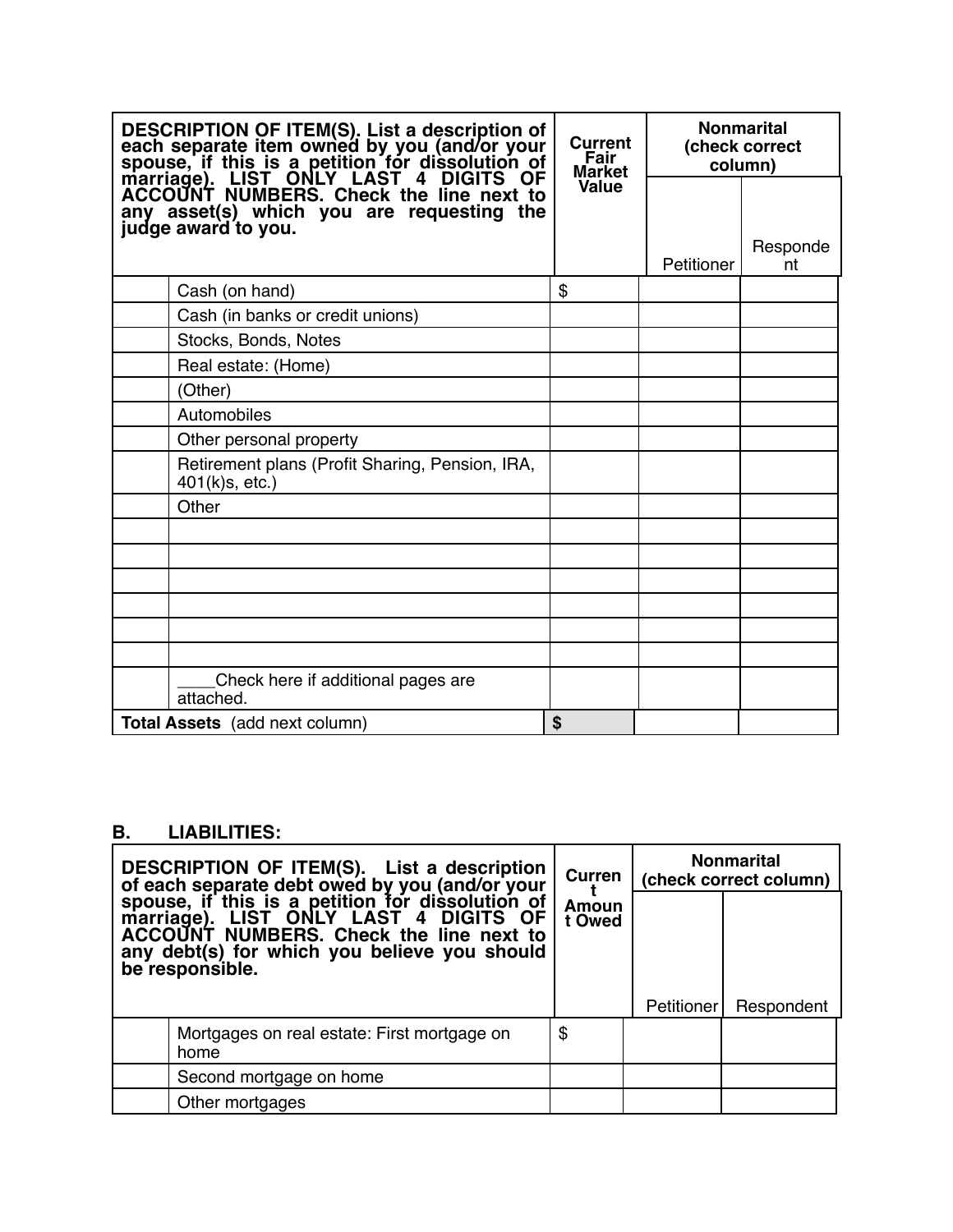| Auto loans                                      |    |  |
|-------------------------------------------------|----|--|
|                                                 |    |  |
| Charge/credit card accounts                     |    |  |
|                                                 |    |  |
|                                                 |    |  |
|                                                 |    |  |
| Other                                           |    |  |
|                                                 |    |  |
|                                                 |    |  |
|                                                 |    |  |
| Check here if additional pages are<br>attached. |    |  |
| Total Debts (add next column)                   | \$ |  |

## **C. CONTINGENT ASSETS AND LIABILITIES:**

INSTRUCTIONS: If you have any **POSSIBLE assets** (income potential, accrued vacation or sick leave, bonus, inheritance, etc.) or **POSSIBLE liabilities** (possible lawsuits, future unpaid taxes, contingent tax liabilities, debts assumed by another), you must list them here.

| <b>Contingent Assets</b>                                                                              | <b>Possible</b><br>Value | <b>Nonmarital</b><br>(check correct column) |            |  |  |
|-------------------------------------------------------------------------------------------------------|--------------------------|---------------------------------------------|------------|--|--|
| Check the line next to any contingent<br>asset(s) which you are requesting the judge<br>award to you. |                          |                                             |            |  |  |
|                                                                                                       |                          | Petitioner                                  | Respondent |  |  |
|                                                                                                       | \$                       |                                             |            |  |  |
|                                                                                                       |                          |                                             |            |  |  |
| <b>Total Contingent Assets</b>                                                                        | S                        |                                             |            |  |  |

| <b>Contingent Liabilities</b><br>Check the line next to any contingent debt(s)<br>for which you believe you should be<br>responsible. |                                     | <b>Possible</b><br>Amount<br>Owed | <b>Nonmarital</b><br>(check correct column) |            |  |  |
|---------------------------------------------------------------------------------------------------------------------------------------|-------------------------------------|-----------------------------------|---------------------------------------------|------------|--|--|
|                                                                                                                                       |                                     |                                   |                                             |            |  |  |
|                                                                                                                                       |                                     |                                   | Petitioner                                  | Respondent |  |  |
|                                                                                                                                       |                                     | \$                                |                                             |            |  |  |
|                                                                                                                                       |                                     |                                   |                                             |            |  |  |
|                                                                                                                                       | <b>Total Contingent Liabilities</b> |                                   |                                             |            |  |  |

### **SECTION IV. CHILD SUPPORT GUIDELINES WORKSHEET**

(Florida Family Law Rules of Procedure Form 12.902(e), Child Support Guidelines Worksheet, MUST be filed with the court at or prior to a hearing to establish or modify child support. This requirement cannot be waived by the parties.)